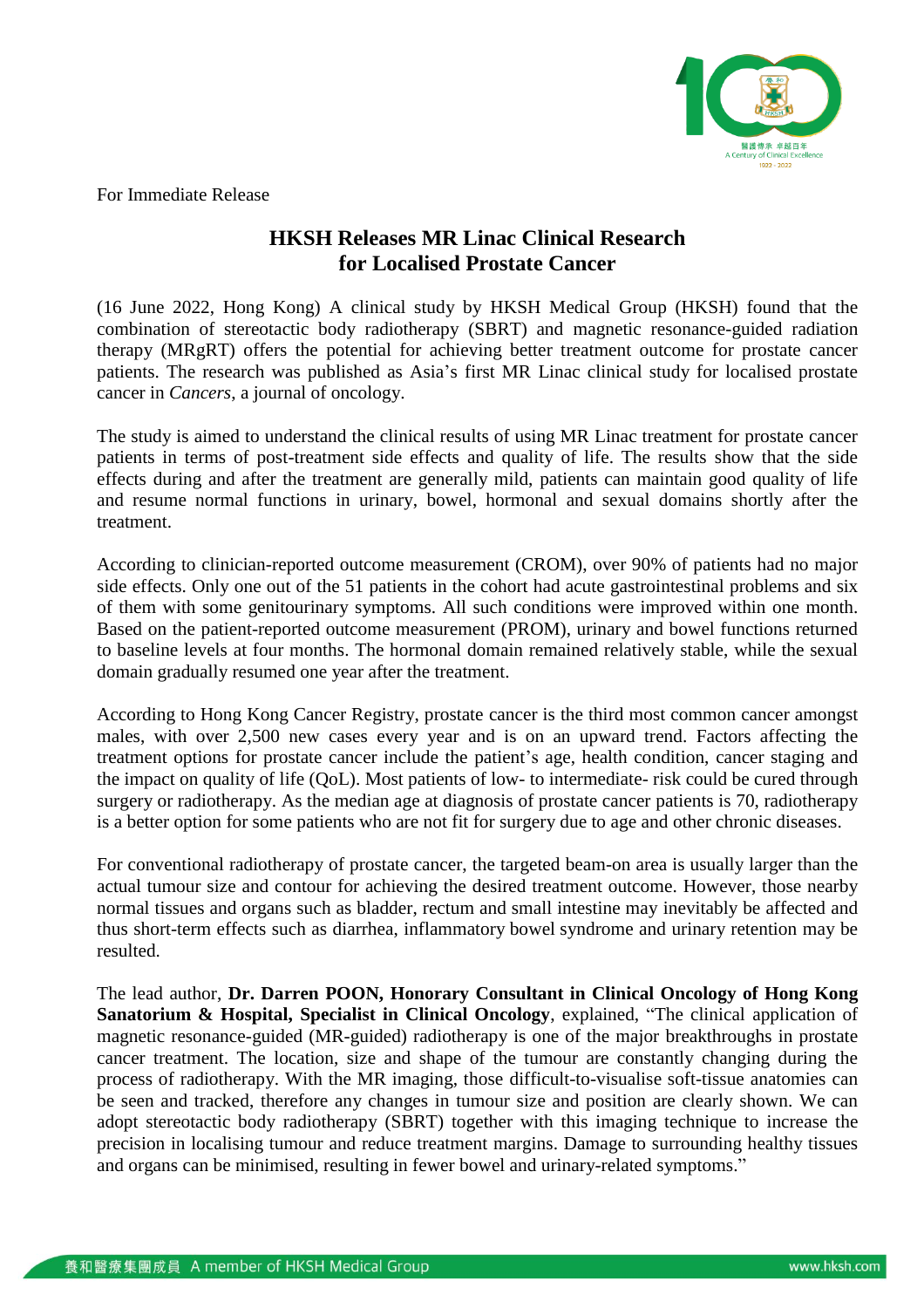

"In addition, we can conduct online adaptive planning and real-time monitoring with the help of beam-on imaging and adjust radiation doses during treatment. Compared to conventional radiotherapy, the number of treatment session can be substantially reduced from 40 to five, thus alleviating the hassle of travelling for treatments," said Dr. POON.

The research was conducted by a team of oncologist, radiotherapists, dosimetrists and medical physicists from HKSH between March 2020 and June 2021. A cohort of 51 prostate cancer patients at an average age of 71.5 were recruited for evaluation. The outcomes of the treatment using MR Linac were assessed based on both CROM and PROM.

HKSH was the first in Asia to introduce 1.5T Unity MR Linac in 2019 for clinical use in treating malignancies such as prostate, bladder, gynaecological, pancreas and liver cancers. Since then, HKSH has conducted a wide range of clinical research about MR Linac in order to enhance the applications and treatment outcomes.

Cancer as the top killer in Hong Kong could now be cured and managed with the advancement in medicine and medical technology. A variety of treatment modalities has become available, some local patients deliberately travel abroad for obtaining the latest cancer treatment.

**Mr. Wyman LI, Chief Operating Officer of HKSH Medical Group**, said, "We understand that no single equipment can handle all cancer types and treatment needs. At HKSH, we strive to broaden our range of available therapies through introducing the most advanced and the strongest fleet of diagnostic and therapeutic equipment, with a view to enabling our doctors to offer appropriate treatment plans for patients."

"Putting all the top-notch equipment and technology in place is not enough. We believe that clinical research is integral to optimising the potential of clinical applications of these technologies, so as to achieve better clinical outcomes and greater benefits for patients. HKSH has been incessant in conducting a wide range of clinical research, over 100 research papers are published in medical journals every year," Mr LI continued.

"MR Linac application is one of our focus areas. In 2018, HKSH was invited to be the first member in Asia to join MR Linac Consortium, a collaborative effort of leading international universities and medical centres to explore the clinical applications of this technology on the aspects ranging from technical advancement, treatment planning adjustment to clinical application. HKSH has issued 16 research publications on MR Linac so far, covering the clinical research on treatments of prostate cancer, head and neck cancer and liver cancer. We also helped tackle some technical issues in using this technology, such as enabling patients with cardiovascular implantable electronic devices to receive MR-guided radiotherapy. We also offer consultancy on MR Linac application to various medical institutions in Australia and Thailand," added Mr. LI.

**Dr. Ben YU, Head of Medical Physics Department of HKSH Medical Group** highlighted that all research projects on MR Linac conducted by HKSH are for clinical purposes as well as maximising patients' benefits. For instance, the treatment bed is meticulously designed to ensure that the positions of patients are aligned during the imaging and radiotherapy, which is important in terms of achieving a high degree of precision and reducing the possible side effects.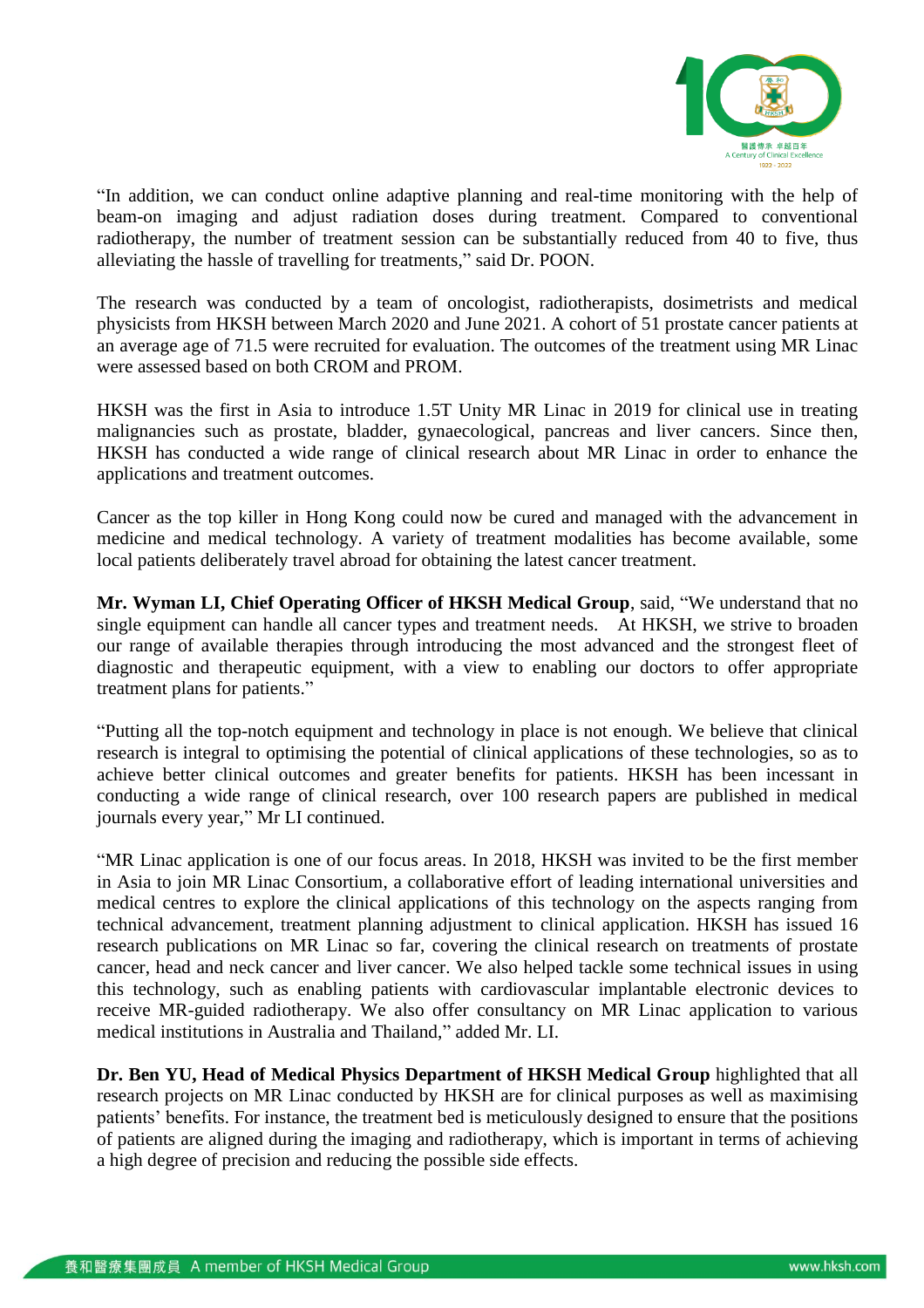

"Respiratory gating has been one of the biggest challenges for MR-guided radiotherapy. We have been working on clinical research to address this issue with some favorable results. It is expected that the empirical findings could be applied to clinical management next year. By then, we can monitor the tumour location as it moves when the patients breathe during the treatment, and we can precisely target the tumour with spot-on radiation beams and dosage. This new technique can be extended to treatment for various other cancer types such as pancreatic and lung tumours, more patients will be benefitted in the long run," said Dr YU.

The study is published on *Cancers (Basel),* Poon et al, 2021 Sep 28;13(19):4866 <https://pubmed.ncbi.nlm.nih.gov/34638348/>

END

## **About HKSH Medical Group**

Officially launched in September 2017, HKSH Medical Group promotes public health and advanced medicine through a multi-faceted, coordinated approach in clinical services, medical education, scientific research and public health education. Members of the Group, including Hong Kong Sanatorium & Hospital, HKSH Healthcare and HKSH Eastern Medical Centre, are dedicated to offering top-quality holistic care to patients, upholding the motto "Quality in Service, Excellence in Care".

## **About Hong Kong Sanatorium & Hospital**

Established in 1922, Hong Kong Sanatorium & Hospital is one of the leading private hospitals in Hong Kong. With the motto "Quality in Service Excellence in Care", the Hospital is committed to serving the public as well as promoting medical education and research.

## **About HKSH Eastern Medical Centre**

HKSH Eastern Medical Centre is the new medical landmark in Hong Kong East. It houses HKSH Cancer Centre which provides advanced and full range of cancer treatment options, Family Medicine and Primary Care and Health Assessment services.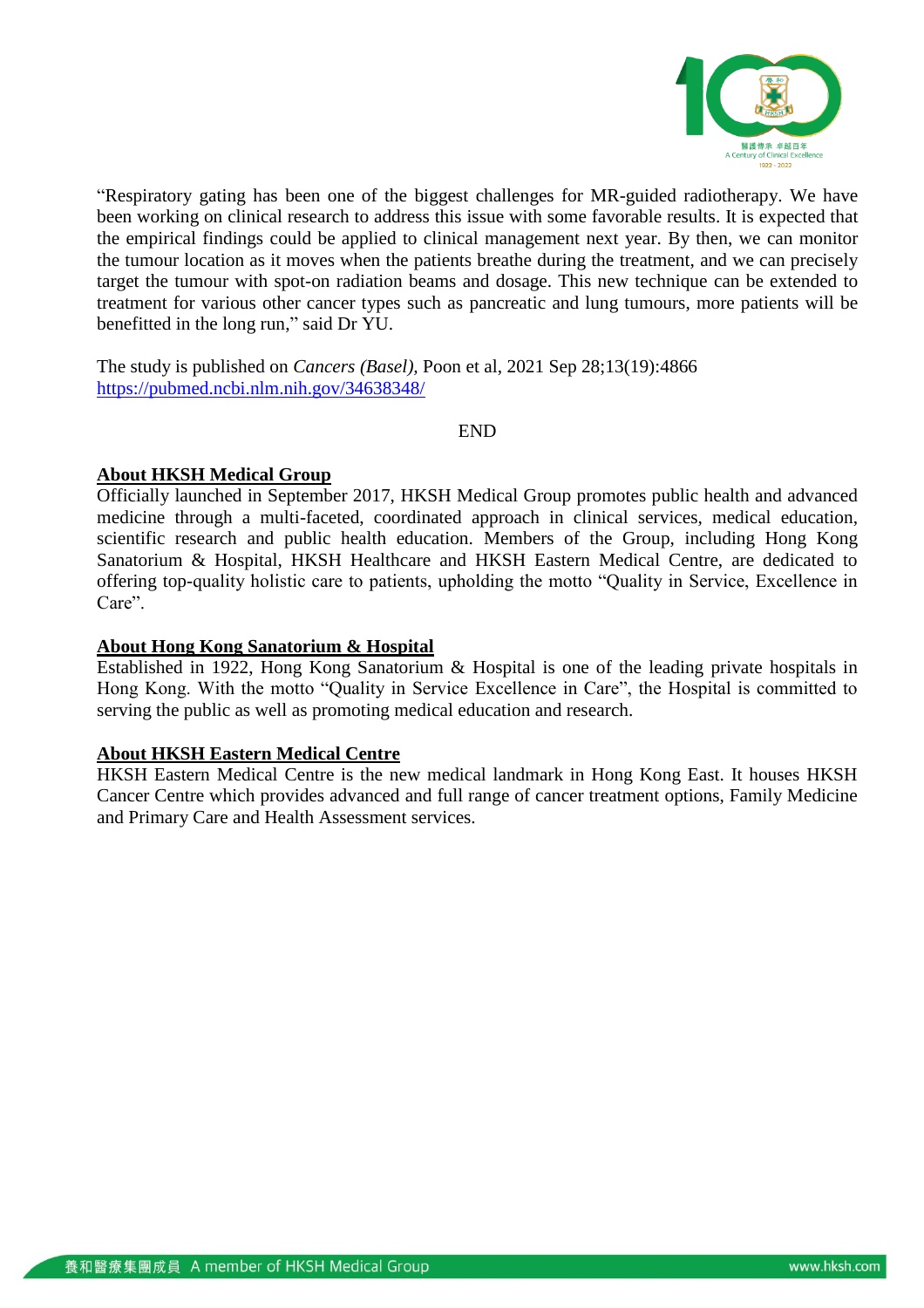

## **Photo Captions:**

1. Mr. Wyman LI, Chief Operating Officer of HKSH Medical Group (Middle), Dr. Darren POON, Honorary Consultant in Clinical Oncology of Hong Kong Sanatorium & Hospital, Specialist in Clinical Oncology (Right) and Dr. Ben YU, Head of Medical Physics Department of HKSH Medical Group (Left) introduce the research findings and future development of MR-guided radiation therapy at HKSH.

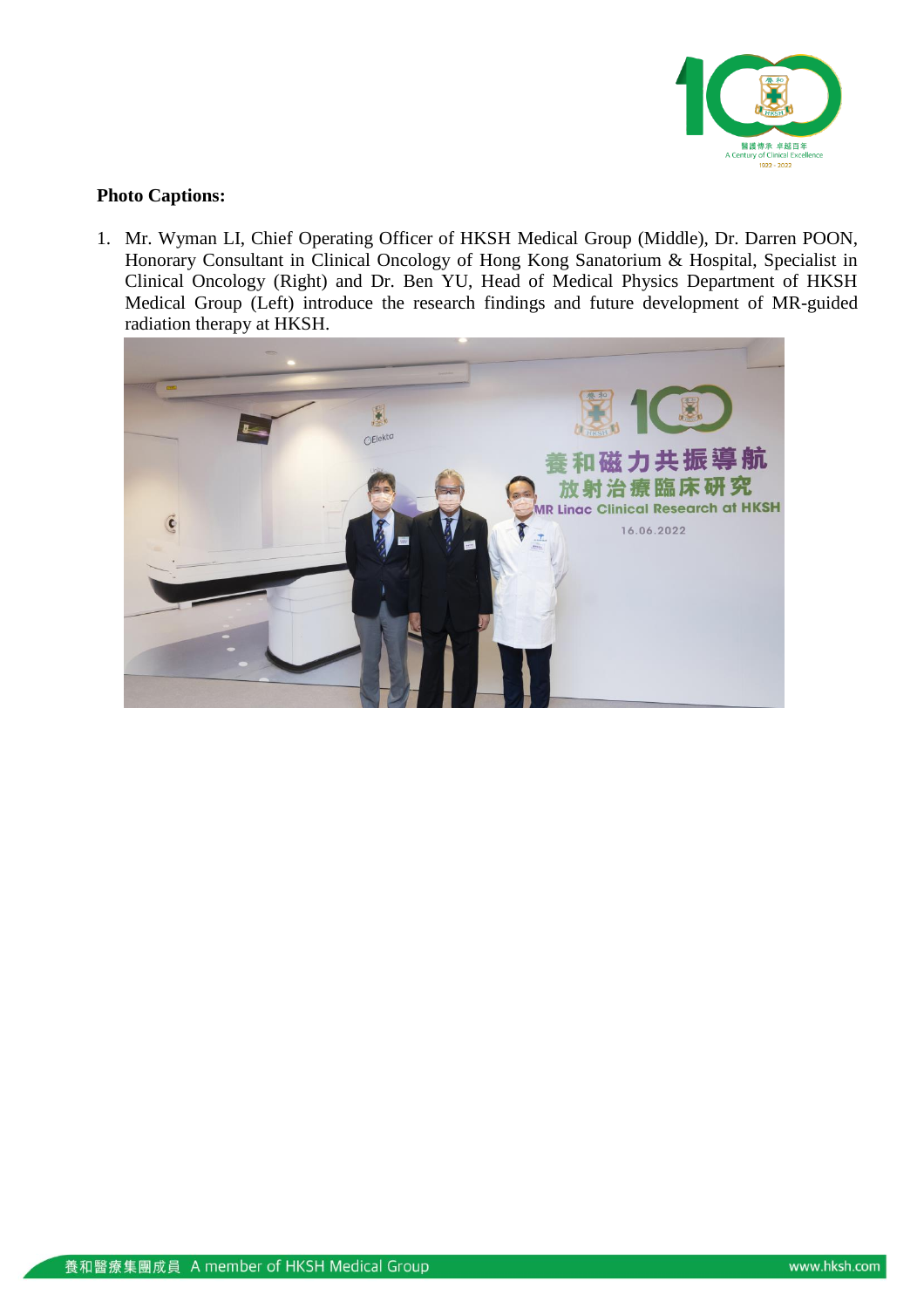

2. The combination of stereotactic body radiotherapy and magnetic resonance-guided radiation therapy enhances the precision in localising tumour and minimises the effects on the normal tissues near the tumour during the radiation therapy. With the beam-on imaging, HKSH medical team can conduct online adaptive planning and real-time monitoring to adjust the doses during the treatment. The technique can be extended to treatment of oligometastatic cancers such as in lymph nodes or bone, which facilitates the treatment of primary tumours and the metastatic tumours simultaneously.

Mr. Wyman LI, Chief Operating Officer of HKSH Medical Group, Dr. Darren POON, Honorary Consultant in Clinical Oncology of Hong Kong Sanatorium & Hospital, Specialist in Clinical Oncology and Dr. Ben YU, Head of Medical Physics Department of HKSH Medical Group.